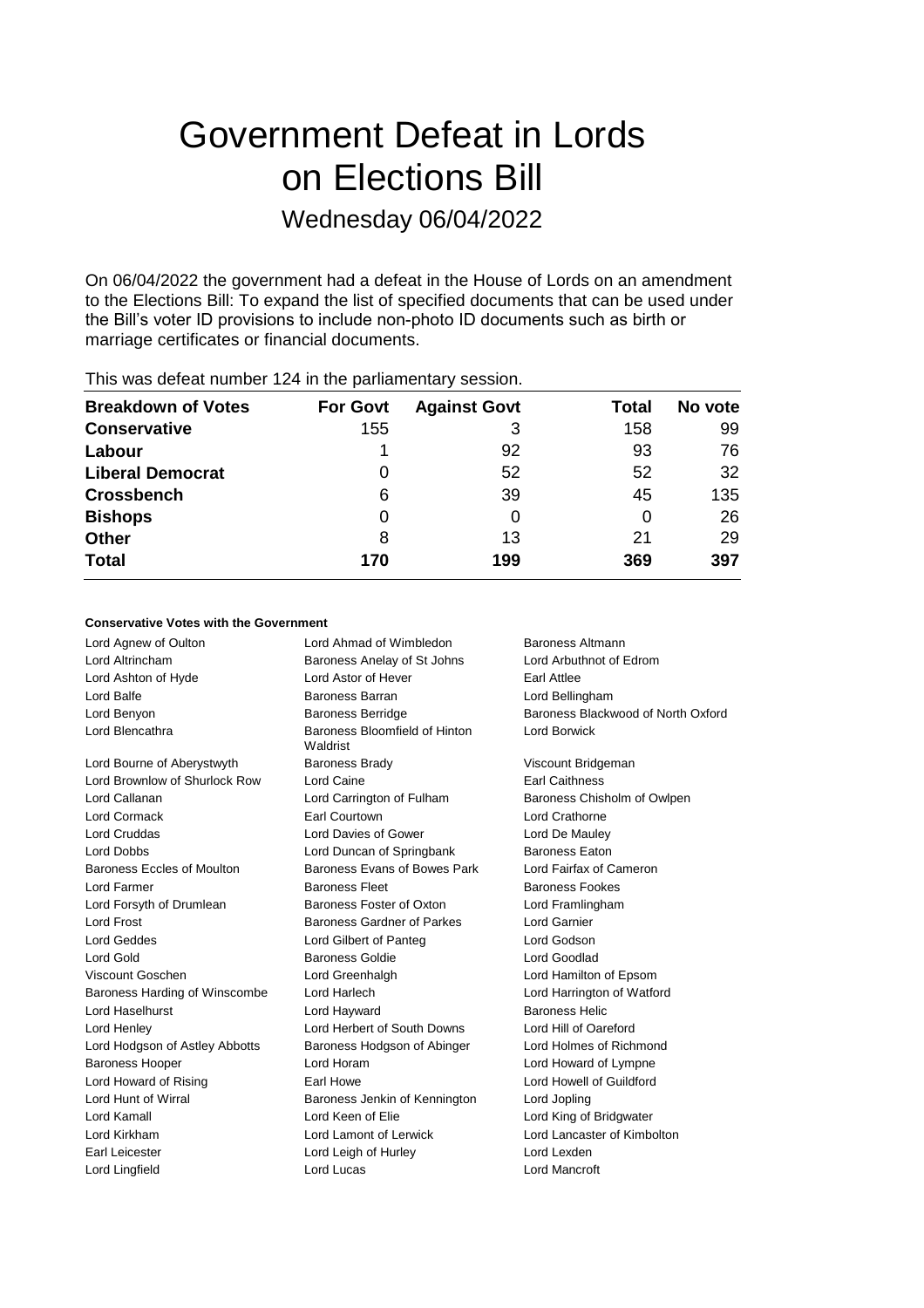| <b>Baroness Manzoor</b>            | Lord McColl of Dulwich               | <b>Baroness</b>    |
|------------------------------------|--------------------------------------|--------------------|
| Lord McInnes of Kilwinning         | Baroness McIntosh of Pickering       | Lord McLo          |
| Baroness Morgan of Cotes           | Lord Moylan                          | Lord Moyr          |
| Lord Naseby                        | <b>Baroness Neville-Jones</b>        | <b>Baroness</b>    |
| Baroness Nicholson of Winterbourne | <b>Baroness Noakes</b>               | <b>Lord North</b>  |
| Lord Norton of Louth               | Lord Offord of Garvel                | <b>Lord Parki</b>  |
| <b>Baroness Penn</b>               | <b>Baroness Pidding</b>              | Lord Porte         |
| <b>Lord Price</b>                  | Lord Randall of Uxbridge             | Lord Rang          |
| Lord Reay                          | <b>Baroness Redfern</b>              | Lord Ribei         |
| Lord Risby                         | Lord Robathan                        | <b>Baroness</b>    |
| Lord Sandhurst                     | Lord Sassoon                         | <b>Baroness</b>    |
| Baroness Scott of Bybrook          | <b>Baroness Seccombe</b>             | <b>Baroness</b>    |
| Lord Sharpe of Epsom               | Lord Sheikh                          | Lord Sherl         |
| Lord Shinkwin                      | Earl Shrewsbury                      | Lord Smith         |
| Lord Spencer of Alresford          | <b>Baroness Stedman-Scott</b>        | <b>Lord Sterli</b> |
| Lord Stewart of Dirleton           | Baroness Stowell of Beeston          | Lord Strat         |
| Baroness Sugg                      | Lord Suri                            | Lord Taylo         |
| Lord Trefgarne                     | <b>Viscount Trenchard</b>            | Lord True          |
| Lord Tugendhat                     | Lord Udny-Lister                     | <b>Baroness</b>    |
| <b>Baroness Verma</b>              | Lord Wasserman                       | Lord Wei           |
| Lord Wharton of Yarm               | <b>Baroness Williams of Trafford</b> | Lord Wolfs         |
| Lord Young of Cookham              | Viscount Younger of Leckie           |                    |
|                                    |                                      |                    |

Baroness McGregor-Smith Lord McLoughlin Lord Moynihan Baroness Newlove Lord Northbrook Lord Parkinson of Whitley Bay Lord Porter of Spalding Lord Ranger Lord Ribeiro Baroness Sanderson of Welton Baroness Sater Baroness Shackleton of Belgravia Lord Sherbourne of Didsbury Lord Smith of Hindhead Lord Sterling of Plaistow Lord Strathclyde Lord Taylor of Holbeach Baroness Vere of Norbiton Lord Wolfson of Tredegar

# **Conservative Votes against the Government**

Lord Baker of Dorking Lord James of Blackheath Lord Willetts

# **Labour Votes with the Government** Baroness Osamor

### **Labour Votes against the Government**

Baroness Blake of Leeds Baroness Blower Baroness Blower Lord Blunkett Lord Boateng Lord Bradley Lord Brooke of Alverthorpe Lord Browne of Ladyton **Lord Campbell-Savours** Baroness Chakrabarti Viscount Chandos Lord Clark of Windermere Lord Coaker Lord Collins of Highbury Baroness Corston Lord Davidson of Glen Clova Lord Davies of Brixton **Baroness Donaghy** Baroness Davies Drake Lord Dubs Lord Eatwell Lord Evans of Watford Lord Falconer of Thoroton Lord Faulkner of Worcester Lord Foulkes of Cumnock Lord Glasman **Baroness Golding** Lord Grantchester Lord Griffiths of Burry Port Lord Grocott Lord Hacking Viscount Hanworth **Lord Harris of Haringey** Baroness Hayman of Ullock Baroness Hayter of Kentish Town Baroness Healy of Primrose Hill Lord Hendy Baroness Henig **Lord Howarth of Newport** Lord Hunt of Kings Heath Baroness Jay of Paddington Baroness Kennedy of The Shaws Lord Kennedy of Southwark Lord Khan of Burnley **Baroness Kingsmill** Cord Layard Lord Layard Lord Liddle Lord Lipsey Baroness Lister of Burtersett Baroness McIntosh of Hudnall Lord McNicol of West Kilbride Baroness Merron Lord Morris of Aberavon Baroness Morris of Yardley Lord Murphy of Torfaen Baroness Nye Lord Parekh Lord Pendry Baroness Pitkeathley Lord Ponsonby of Shulbrede Baroness Primarolo Baroness Quin **Baroness Ramsay of Cartvale** Baroness Rebuck Lord Reid of Cardowan **Baroness Ritchie of Downpatrick** Lord Robertson of Port Ellen Lord Rooker Lord Rosser Lord Sawyer Baroness Sherlock Lord Sikka Baroness Smith of Basildon Lord Snape **Viscount Stansgate** Baroness Thornton Lord Touhig **Lord Triesman** Lord Triesman Lord Tunnicliffe Baroness Warwick of Undercliffe Lord Watson of Invergowrie Lord Watts Baroness Wheeler **Baroness Whitaker** Lord Whitty Baroness Wilcox of Newport Baroness Young of Old Scone

Baroness Adams of Craigielea Baroness Armstrong of Hill Top Lord Bassam of Brighton

Lord Maxton Lord McAvoy Lord McConnell of Glenscorrodale